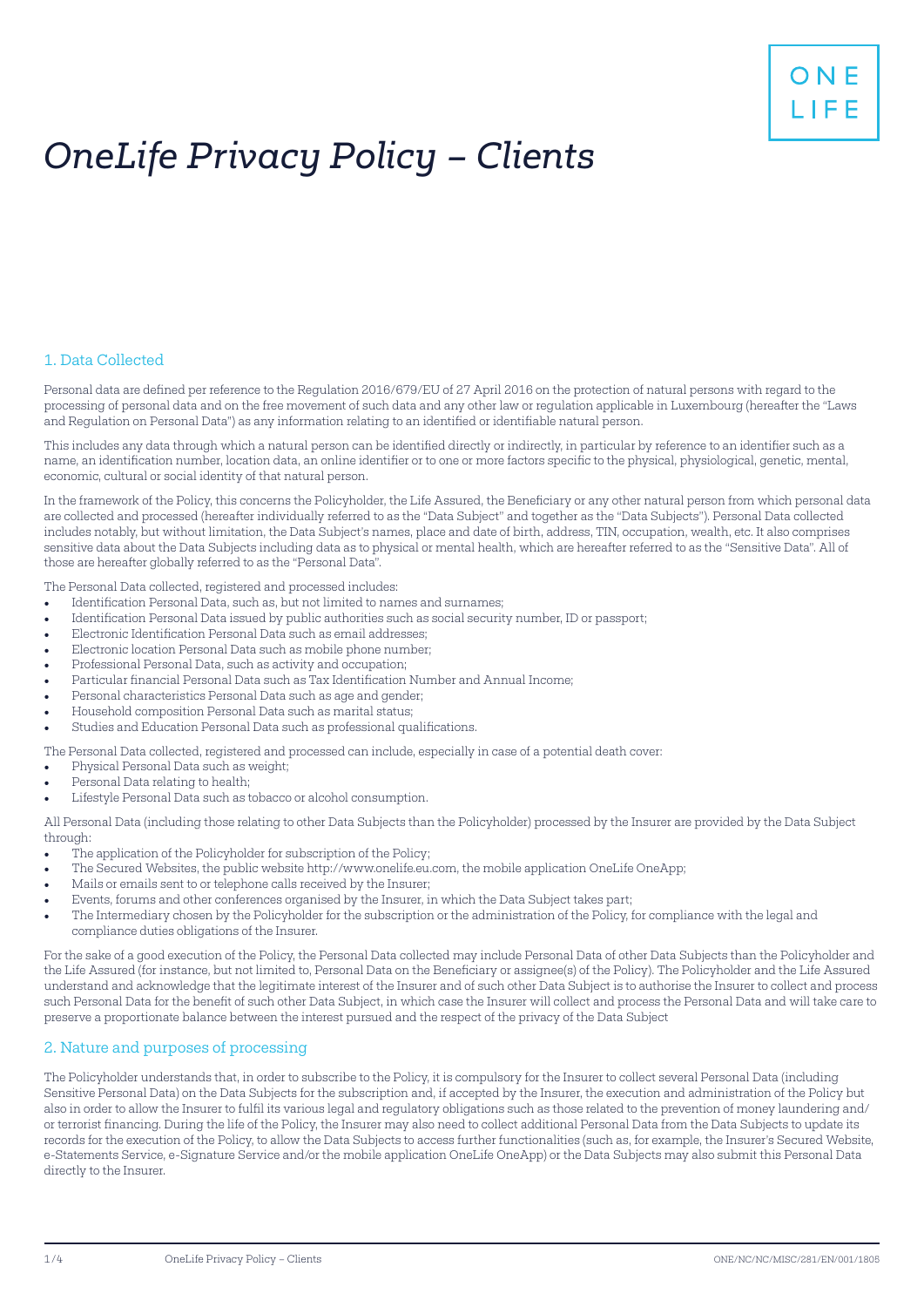All Personal Data shall be processed in accordance with the Laws and Regulation on Personal Data, this Personal Data Policy and the data protection notice, which is part of the Application Form, for different purposes:

The Insurer will first use the Personal Data to fulfil its contractual obligations towards the Data Subject or to take pre-contractual measures at the Data Subject's request, in particular to:

- Assess the risks;
- Implement the Data Subject investment profile and strategy;
- Process the application;
- Draw up, issue, administer and execute the Policy;
- Pay any possible partial of full surrender and any other claims with respect to the Policy.

The Insurer will also process the Personal Data in order to comply with any legal, regulatory and administrative obligations to which it is subject, in particular with regard to:

- Money laundering and terrorism financing prevention, detection and prosecution;
- Implementation of insurance or any other legislations;
- Fight against tax fraud;
- Tax obligations, including mandatory reporting obligations, tax declarations and payments;
- Update of its records about the Data Subject.

The Insurer will also process the Personal Data for Marketing purposes and provide the Data Subject with commercial offers, competitions, promotions, games and contests, if the Data Subject gave its consent to such processing.

Finally, the Insurer may process the Personal Data for its legitimate interest, in which case it will take care to preserve a proportionate balance between the interest pursued and respect for the privacy of the Data Subject. In this context, the Insurer may in particular process the Personal Data for the following purposes:

- Evaluating the effectiveness of the Insurer's marketing;
- Research, training and statistical analysis with the aim of improving the services;
- Making the Insurer's forms and tools, including digital tools, easier to use for the Data Subject;
- Providing the Data Subject with access to additional services;
- Responding to enquiries and information requests;
- Processing Personal Data related to the other Data Subject, freely given by the Policyholder and the Life Assured or the other Data Subjects to which it relates in the frame of the Policy.

By signing the Application Form, the Policyholder and the Life Assured expressly recognise they were informed of the collection and processing of their Personal Data, as well as the Personal Data pertaining to other Data Subjects, and acknowledge the Insurer will collect, register and process the Personal Data, for purposes described above.

#### 3. Sensitive Data

For the purposes described above and for the good execution of the Policy, the Personal Data collected shall not contain data revealing racial or ethnic origin, political opinions, religious or philosophical beliefs, trade union membership, personal data relating to criminal convictions and offences or related security measures or data concerning a natural person's sex life or sexual orientation. If such data should be requested from the Data Subject, for instance for the good execution of the Policy subscribed by the Policyholder, the express consent of the concerned Data Subject for the collection, processing and archiving of such data shall be obtained by the Insurer beforehand.

Notwithstanding the above, in the frame and for the good execution of the Policy, the Personal Data collected shall or may contain genetic data, biometric data for the purpose of uniquely identifying a natural person or data concerning health, which are considered as Sensitive Data.

The Policyholder and the Life Assured expressly recognise they were duly informed of and specifically agree to the collection and processing of their Sensitive Data, and hereafter authorise the Insurer to register and process this Sensitive Data, for the execution of the Policy and the purposes described in this Privacy Policy.

The Policyholder and the Life assured are informed that such consent to collection and processing of their Sensitive Data can be withdrawn at any time by the Data Subject. Furthermore, they are also informed that, considering the nature of the Policy, should a Data Subject withdraw his consent to the collection and processing of his Sensitive Data, the Insurer might no longer be able to ensure the payment of an Additional Death Cover, where such an Additional Death Cover would be applicable to the Policy. In such a case, the Policyholder understands and accepts that a withdrawal of consent, as foreseen in this paragraph, might be considered and treated by the Insurer as an express renunciation to the Additional Death Cover.

The Insurer will ensure that the access to the Data Subject's Sensitive Data is strictly limited.

By signing the Application Form, the Policyholder and the Life Assured expressly commit to inform the other Data Subjects (such as, but not limited to, the Beneficiary) of the collection and processing of their Personal Data by the Insurer for the application of the Policy.

#### 4. Automated decision making and profiling

The Personal Data collected may be processed partially through automated means but only when the decision is necessary to enter into or for the performance of the Policy, and notably for the performance of the legal duties of the Insurer (such as, but not limited to, anti-money laundering obligations).

No decision will be made entirely based on automated Personal Data Processing and the decision will ultimately lie with the staff/management of the insurer. The Insurer carries out regular checks to make sure its systems are working as intended.

The Personal Data collected may be processed partially for profiling purposes on top of statistical purposes, when necessary to enter into or for the performance of the Policy, and notably for the performance of the legal duties of the Insurer (such as, but not limited to, anti-money laundering obligations).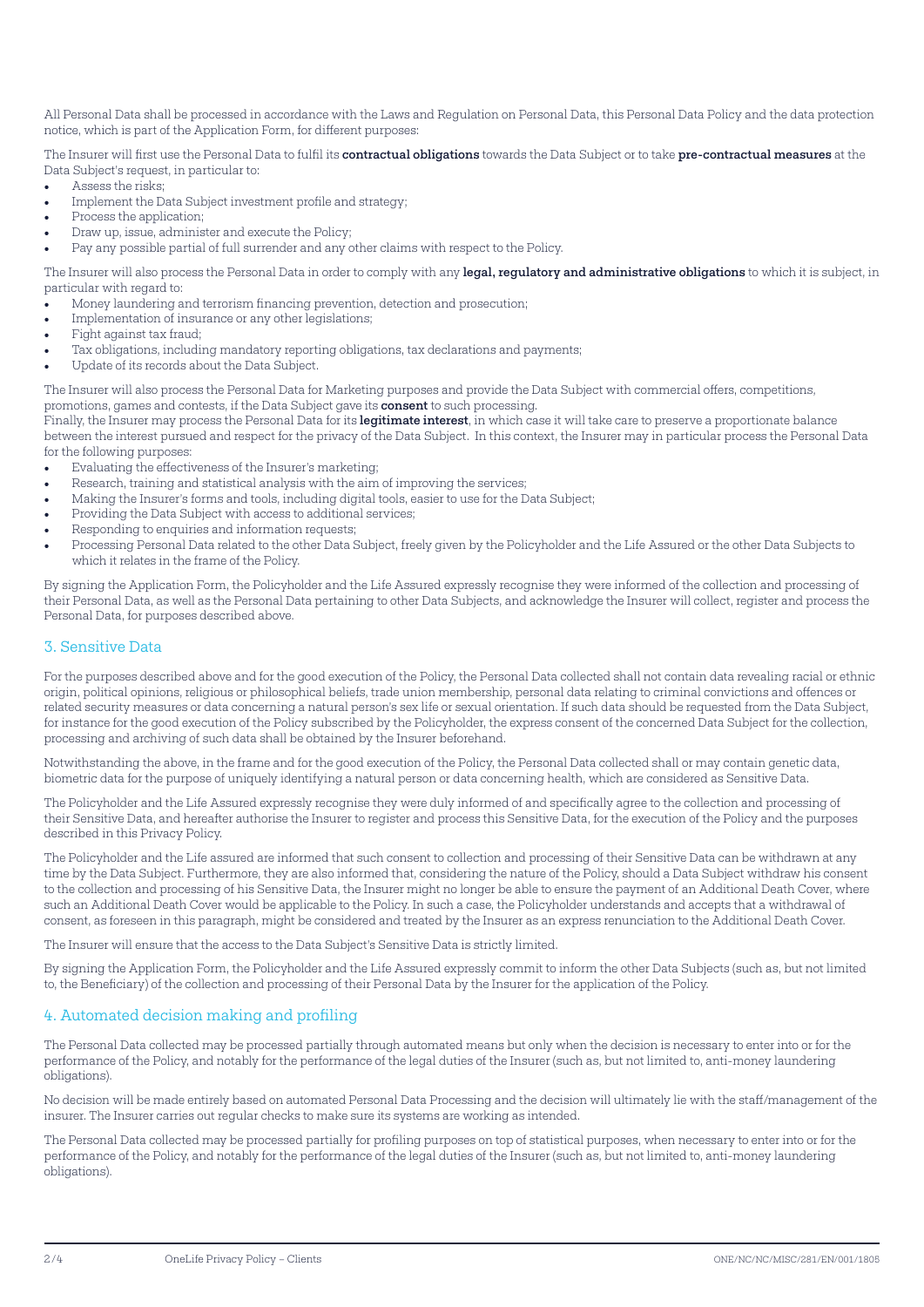### 5. Duration of processing

The Personal Data collected will not be stored in the Insurer's systems for longer than needed to achieve the purposes described above, notwithstanding specific regulations on data retention applicable to Luxembourg insurance undertakings. In particular, the Insurer shall not keep the data collected beyond the end of a 10–year period after the termination of the last Policy subscribed by the Data Subject (hereafter the "Retention Period"). The Personal Data might be stored after the end of the Retention Period for a limited period of 10 years but will only be processed for statistical purposes, especially through pseudonymisation and minimisation.

These data should be limited to gender, wealth and wealth category, income, nationality, country of residence, marital status, occupation, business activity, potential political, military, judicial or administrative office, other financial commitments, investment profile and strategy.

## 6. Transfer of Personal Data

The Insurer reserves the right to transfer the Personal Data to its suppliers in order to comply with its obligations under the General Conditions and for the good execution and administration of the Policy:

- To other companies that are from time to time in or out of its corporate Group (or other companies acting on its instructions);
- To other companies used by the Insurer for archiving;
- To other companies used by the Insurer for keeping contact with the Data Subject (such as but not limited to postal service and telecommunication companies);
- To other companies used by the Insurer for the administration of the Policy (such as but not limited to reinsurers, aggregators and service providers);
- To other companies used by the Insurer for the financial administration of the Policy;
- To any other persons specially appointed or authorised by the Data Subject (even in third countries if specifically requested by the Data Subject) such as notably the Intermediary;
- To those persons or authorities to whom the law or another regulation requires or authorises the Insurer to disclose such data, under the terms provided for in the aforementioned Laws and Regulations on Personal Data or any other law or regulation applicable to the Insurer, such as the tax administration or under a relevant court decision;
- To those persons located outside the European Economic Area (EEA) if the Data Subjects gives a mandate to the Insurer in this respect.

The Data Subject is entitled to request details about those transfers at any time.

The Insurer does not perform any data processing operations in a country located outside the EEA. Should the Insurer change its Policy in this respect, the Data Subject will be informed beforehand.

In compliance with the provisions of article 300 of the law of December 07th 2015 on the insurance sector applicable to insurance undertakings in Luxembourg and in compliance with the Laws and Regulations on Personal Data, the Insurer will only communicate the Personal Data to the Intermediary appointed by the Policyholder through the information mandate.

Warning: Should the Policyholder refuse the communication of all Personal Data on the Data Subjects to the Intermediary, this may strongly impede the quality of the service delivered to the Policyholder in relation to the Policy by the Insurer and the Intermediary. In such a case, the Policyholder commits to inform the Intermediary of all the Personal Data of the Data Subjects linked to the Policy and the Insurer shall bear no liability for any claim and/or damages in relation to this choice of the Policyholder.

## 7. Identity and contact details of the Data Controller and of the Data Protection Officer

The Data Controller is the Insurer:

The OneLife Company S.A. 38 Parc d'Activités de Capellen BP 110. L-8303 Capellen Luxembourg Tel: +352 4567301

The Insurer's Data Protection Officer (hereafter the "DPO") can be contacted through the Insurer's Secured Website, by mail at the address of the Insurer or through the specific email address: dpo@onelife.eu.com.

#### 8. Rights of the Data Subject

In compliance with the Laws and Regulations on Personal Data and any other applicable law or regulation, the Data Subject has the right to : 1. Obtain transparent information on the Personal Data collected and the processing completed on this Personal Data collected;

- 2. Request from the Insurer **access** to Personal Data, and a.o. to get information on the purpose of the processing, the categories of Personal Data concerned and recipients or categories of recipients to whom the Personal Data have been disclosed ;
- 3. Request a rectification of Personal Data i.e. to request that specific Personal Data be rectified from the Insurer's systems where one of the legal grounds is applicable;
- 4. Request a restriction of processing, i.e. provided one of the legal grounds is applicable, to request that Personal Data are, with the exception of storage, only processed with the Data Subject's consent or for the establishment, exercise or defence of legal claims or for the protection of the rights of another natural or legal person;
- 5. Object, on grounds relating to his particular situation, to processing based on the legitimate interest of the Insurer;
- 6. Request a **portability**, i.e. the right to receive the Personal Data concerning him, which he has provided to a controller, in a structured, commonly used and machine-readable format and have the right to transmit those data to another controller, if technically feasible;